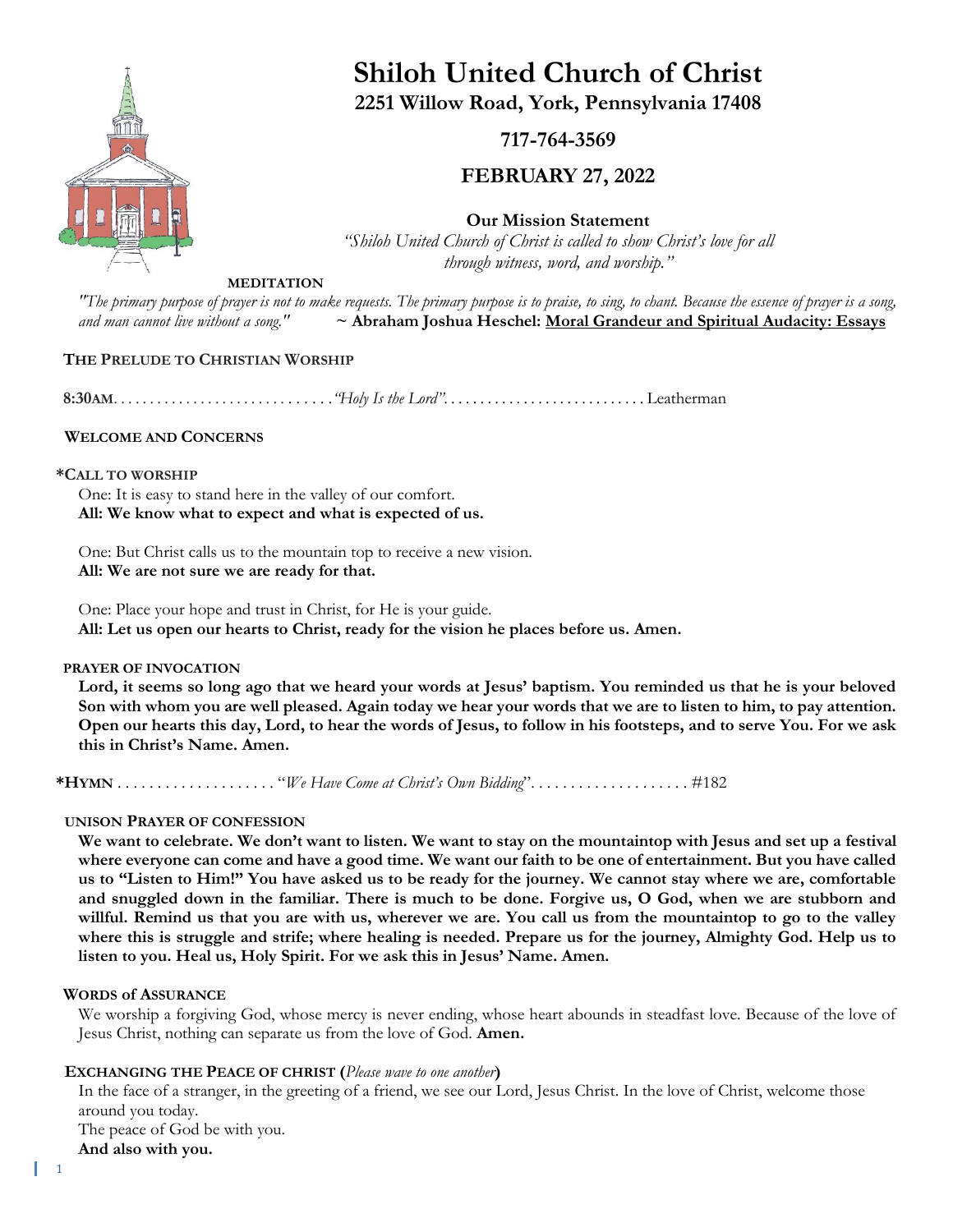#### **CHILDREN'S TIME**

*All children (including infants) and youth who desire to come forward for the Children's Sermon are welcomed and encouraged to do so. Parent's/caregivers are welcome to accompany their child during the children's message.*

**\*HYMN** . . . . . . . . . . . . . . . . . . . . . . . . . ."*More Love, More Power" . . . . . . . . . . . . . . . . . . . . . . .*See Insert

### **WITNESS TO OUR SACRED STORY**

Exodus 34:29-35 Psalm 99

**8:30AM CHANCEL CHOIR** . . . . . . . . . . . . ."*Gracious Spirit Dwell With Me*". . . . . . . . . . . . . . Arr. Scott

Gospel Reading: Luke 9:28-36

# **SERMON** "*Fully Awake*"

**\*HYMN**. . . . . . . . . . . . . . . . . . . . . . . . . . ."*God, Speak to Me* " (Vs. 1 & 3) . . . . . . . . . . . . . . . . . . . . . . #531

#### **PASTORAL PRAYER**

#### **SILENT PRAYER**

#### **THE LORD'S PRAYER**

**Our Father, who art in heaven, hallowed be thy name. Thy kingdom come. Thy will be done, on earth as it is in heaven. Give us this day our daily bread. And forgive us our sins, as we forgive those who sin against us. And lead us not into temptation, but deliver us from evil. For thine is the kingdom, and the power, and the glory forever. Amen.**

#### **PRESENTING OUR TITHES AND OFFERINGS BEFORE GOD**

#### **INVITATION TO THE OFFERING**

In days of old, God was seen as far from the people. But we know Christ, and in him we know God. When we share what we have out of love, our hearts grow closer to God, and we shine with Christ's glory. Let us offer our gifts to God today.

**\*OFFERTORY RESPONSE** "Doxology" . . . . . . . . . . . . . . . . . . . . . . . . . . . . . . . . . . . . . . . . # 780 **Praise God from whom all blessings flow; Praise God all creatures here below; Praise God above, You heavenly host: Praise Father, Son, and Holy Ghost. Amen.**

#### **\*PRAYER OF DEDICATION**

**Generous God, it is through your mercy that we have this ministry— the ministry of our talents and treasure, the ministry of our passion and purpose. Strengthen our hearts for your service, and accept the grateful offerings we lay before you. We pray in Jesus' name. Amen.**

**\*CLOSING HYMN**. . . . . . . . . . . . . . . . . . . . . . ."*God Be with You*"(Vs. 1 & 4). . . . . . . . . . . . . . . . . . #81

#### **BENEDICTION**

Led by the Spirit, go forth in God's love. Illumined by the Spirit, shine with Christ's light. Our worship concludes; our service continues. **All: Amen.**

#### **POSTLUDE**

 **8:30AM**. . . . . . . . . . . . . . . . . . . . . . . ."*Christ, Whose Glory Fills the Skies*". . . . . . . . . . . . . . . . . . . . .Peterson

## **WE ARE DELIGHTED THAT YOU JOINED US FOR WORSHIP TODAY!**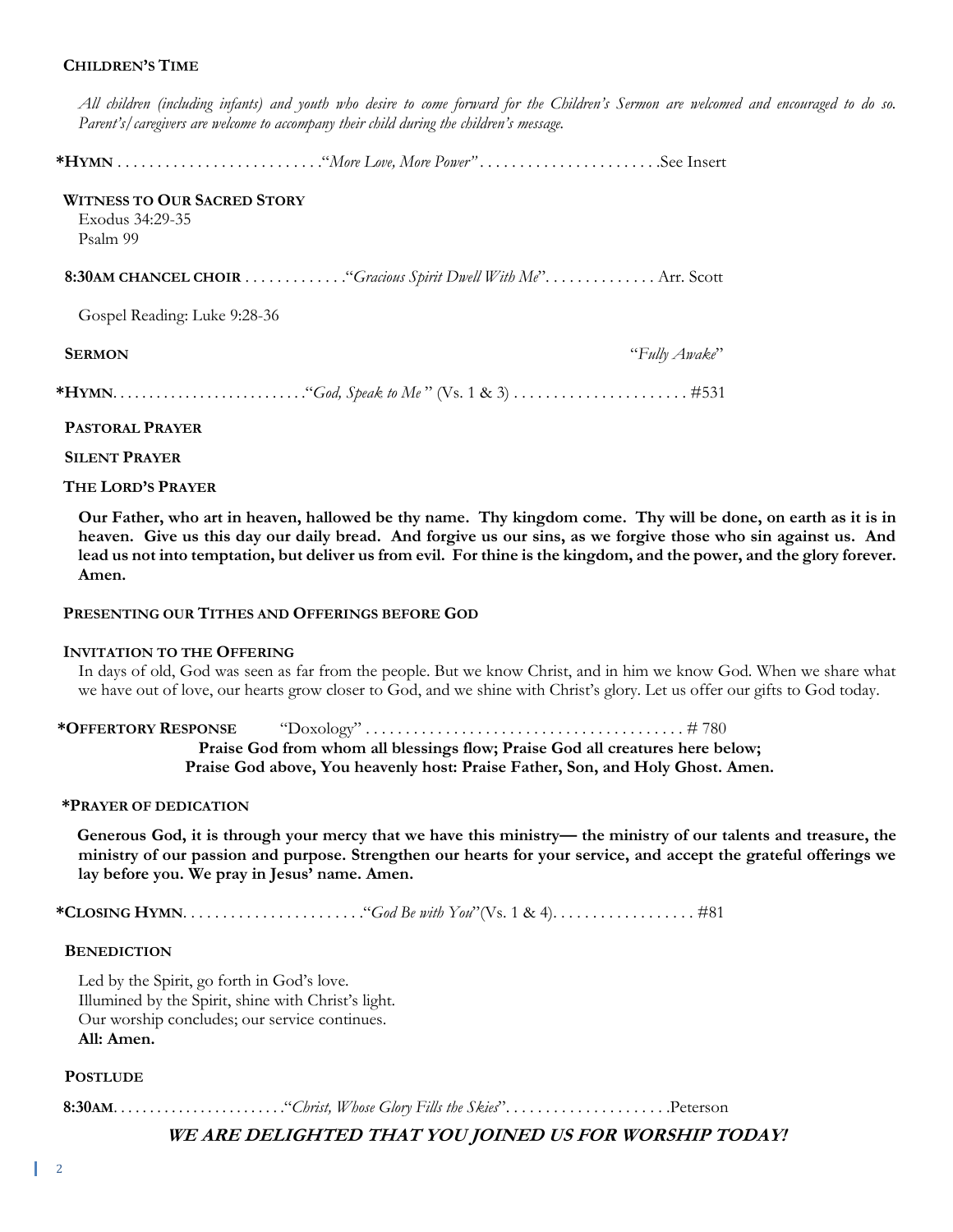- ➢ **THE ALTAR FLOWERS** are presented to the glory of God and in honor of our family's February birthday's by the Reisinger family.
- ➢ **THE CHANCEL FLOWERS** are presented to the glory of God and in memory of Dennis Heath with love, Mom and family.
- ➢ **ACOLYTE**: **8:30AM** Carol Burns **11:00AM** Lily Fahnestock **We are in search of additional Acolytes for both services. Please contact Carol Burns at 717-792-3796 if you are interested.**
- ➢ **LITURGIST**: **8:30AM**: Carol Burns **11:00AM**: Robert Limbert **We are in search of additional Liturgists for both services. Please contact Sara Jacoby at 717-764-4520 if you are interested.**
- ➢ **USHERS**: **8:30AM**: Jim, Reen & Joshua Bentzel **11:00AM**: Helen & Dick Hodgson
- 
- ➢ **GREETERS**: **8:30AM** Jackie Taft **11:00AM**: Sue Besecker ➢ **NURSERY DUTY**: **8:30AM** Volunteer **11:00AM** Linda Little
- ➢ **MUSIC: 8:30AM** Sandy Bamberger & Chancel Choir **11:00AM** Donna Seifarth and Nathan Limbert
- ➢ **VIDEO TEAM**: Lew Wallace, Sallie Hagerman, Dani Bentzel, Reen Bentzel, Matt Hildebrecht, Jaron Flickinger

# **WE WOULD LIKE TO THANK ALL OF THE VOLUNTEERS AND MUSICIANS FOR PROVIDING THE WORSHIP MUSIC THIS SUNDAY!**

# **PRAYERS FOR OUR COMMUNITY OF FAITH**

Chuck and Sandy Baboian, Julene Bechtel, Jim Sr. and Rosemary Bentzel, Rosabel Bentzel, Joyce Bowers, Oscar Bupp, Uble & Nan Frost, Mark Garber, Beverly Hoak, Bev Kirk, Donna Krone, Dottie Limbert, Catherine Lochman, Marguerite Lochman, Arlene Myers, Joanne Overmiller, Randy Reisinger, Cindy Repman, Jessie Sechriest, Gladys Seigman, Sue Trimble, Stewart Wagner, Elva Winter

# **THOSE WHO GRIEVE FOR THEIR LOVED ONES**

The Jordan Family, The Hohenshilt/Jordan Family, The Rodgers Family, The Matthews/Curren Family, The Myers Family, The Keith Family, The Anstein Family, The Wagner Family, The Heath Family

# **PRAYERS FOR THE WEEK:**

**Morning Prayer** [\(https://dailyprayer.us/prayers/morning.php;](https://dailyprayer.us/prayers/morning.php) From a poem by Ralph Waldo Emerson)

*"For Each New Morning"* For each new morning with its light, For rest and shelter of the night, For health and food, For love and friends, For everything Thy goodness sends. I thank thee. Amen.



## **Evening Prayer** ([\(https://dailyprayer.us/prayers/evening.php\)](https://dailyprayer.us/prayers/evening.php)

Heavenly Father, to your goodness I commend myself this night, humbly asking for your protection through its darkness and dangers. I am helpless and dependent; graciously preserve me. For all whom I love and value, for every friend and connection, I equally pray; however, divided and far asunder, I know that we are alike before you, and under your eye. May we be equally united in faith and fear, in fervent devotion towards you, and in your merciful protection this night. Accept my prayers through the mediation of our blessed savior, Jesus Christ. Amen.



The **Women's Guild** will be meeting **March 7** at 1:00 pm in room 202. The program will be from our study book **Leading a Life of Balance**. **Chapter Two: Balancing Time and Responsibilities.** Pat Roth will be leading this chapter*.* **We invite all women of the church to join us at any time.**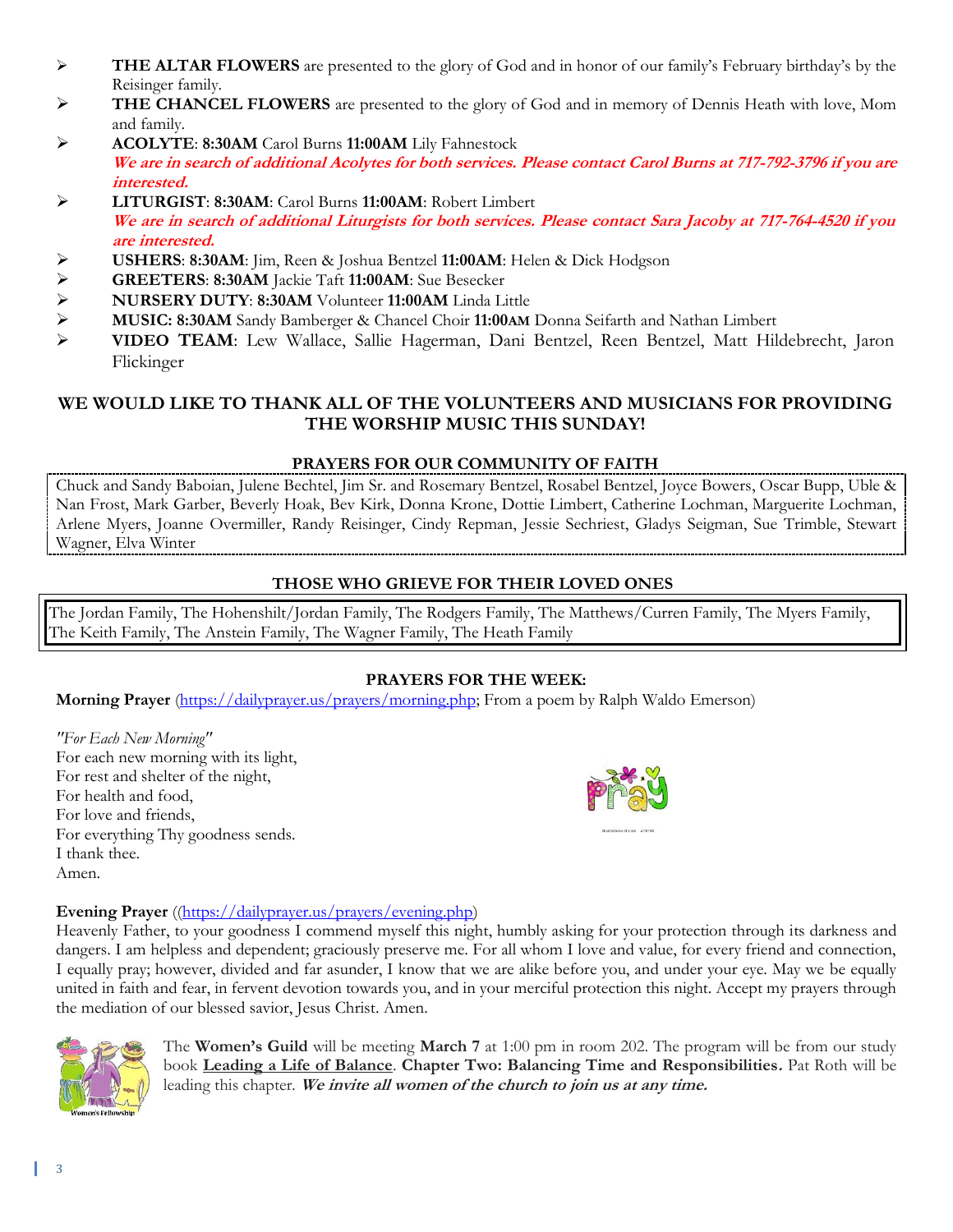**THIS WEEK** 

| WED        | 9:30         | Bible Study (202)       |
|------------|--------------|-------------------------|
|            | 5:30         | Tops $(100)$            |
|            | 7:00         | Ash Wednesday Service   |
| THUR 10:30 |              | Shiloh Home Ec (202)    |
|            | 5:00         | ELC Board Meeting (100) |
|            | 6:30         | NA Group (100)          |
|            | 6:30         | Choirs                  |
| <b>SAT</b> | 12:00        | Private Event (100)     |
| <b>SUN</b> | 8:30 & 11:00 | Worship/Communion       |
|            |              |                         |

TUES 6:30 Cub Scouts (100)

9:45 Sunday School

SUN 8:30 & 11:00 **Worship/Transfiguration Sunday** 9:30 Visitation Team Meeting (202)

6:00 Confirmation Class (202)

**Zook's** is having a Homemade Meat Pie sale to benefit the **Friends of Limon and our missionaries Sally and Crosby Johnston**. Orders will be taken through **Sunday, February 27 and may be picked up on Thursday, March 17 between 4-6 p.m. in room 100**. Order blanks will also be available in the gallery for your convenience. Please pay when submitting your order. Any questions may be directed to Marsha Reiber.

# **GRIEF SUPPORT GROUP**

Pastor Melinda would like to start a **grief group in March**, at the beginning of Lent. Please let her know if you, a family member or a friend is interested in joining it. The group will follow the book called "Good Grief" by Granger Westberg that goes through the stages of grief and helps us integrate a painful loss into our daily lives. You can never "get over" losing someone, but you can still live a meaningful life, filled with hope, joy, and love. If you have any questions about the group, please call the office or Pastor Melinda.

Due the decreasing volume of Covid 19 cases in York County, starting **March 6th**, mask wearing in the church will be voluntary for fully vaccinated people. If you are not fully vaccinated, please continue wearing a mask in the church. We will continue to practice social distancing at this time. The Consistory will continue to monitor the York County numbers to determine our next steps.

Please join us during the Sunday School hour for an eight week **"Journey Through the Psalms"**. The class will begin on **March 6th in Room 202 from 9:45 to 10:45**. The Psalms teach us that there are many different kinds of prayer and ways to pray to God. The Psalms remind us that faith includes struggle and doubt as well as gratitude Your and celebration. The course will feature eight video lessons by Dr Denise Dombrowski Hopkins plus small group discussion and activity.

Please contact the office if you're interested in **sponsoring bulletins**. The cost is \$20 and may be placed in your regular offering envelope. Please call the church office **2 weeks prior** your desired date to have your "Special" wording placed in the bulletin.

> **GROCERY GIFT CARDS = CONTRIBUTION TO CHURCH.** Weis and Giant grocery gift cards are available for purchase in the gallery. For every dollar of gift cards purchased, \$.05 is donated to the church by the grocery store. This contribution is used to support our Missionaries, Sally Jane and Crosby Johnson in Costa Rica.

**OFFERING** is continually being collected for our missionaries, **Sally Jane and Crosby Johnson**.

# **INCLEMENT WEATHER POLICY**

In case of inclement weather for church and Sunday school, please check the church's website, Facebook page, or your email for closings or delays. We will also submit the information to Fox 43 News and WGAL. If services are held, please use your best judgement as to whether you are able to attend.

*"No matter who you are, or where you are on life's journey, you are welcome here at Shiloh UCC, where God is still speaking"*

# UNITED CHURCH<br>OF CHRIST





Mission Fund